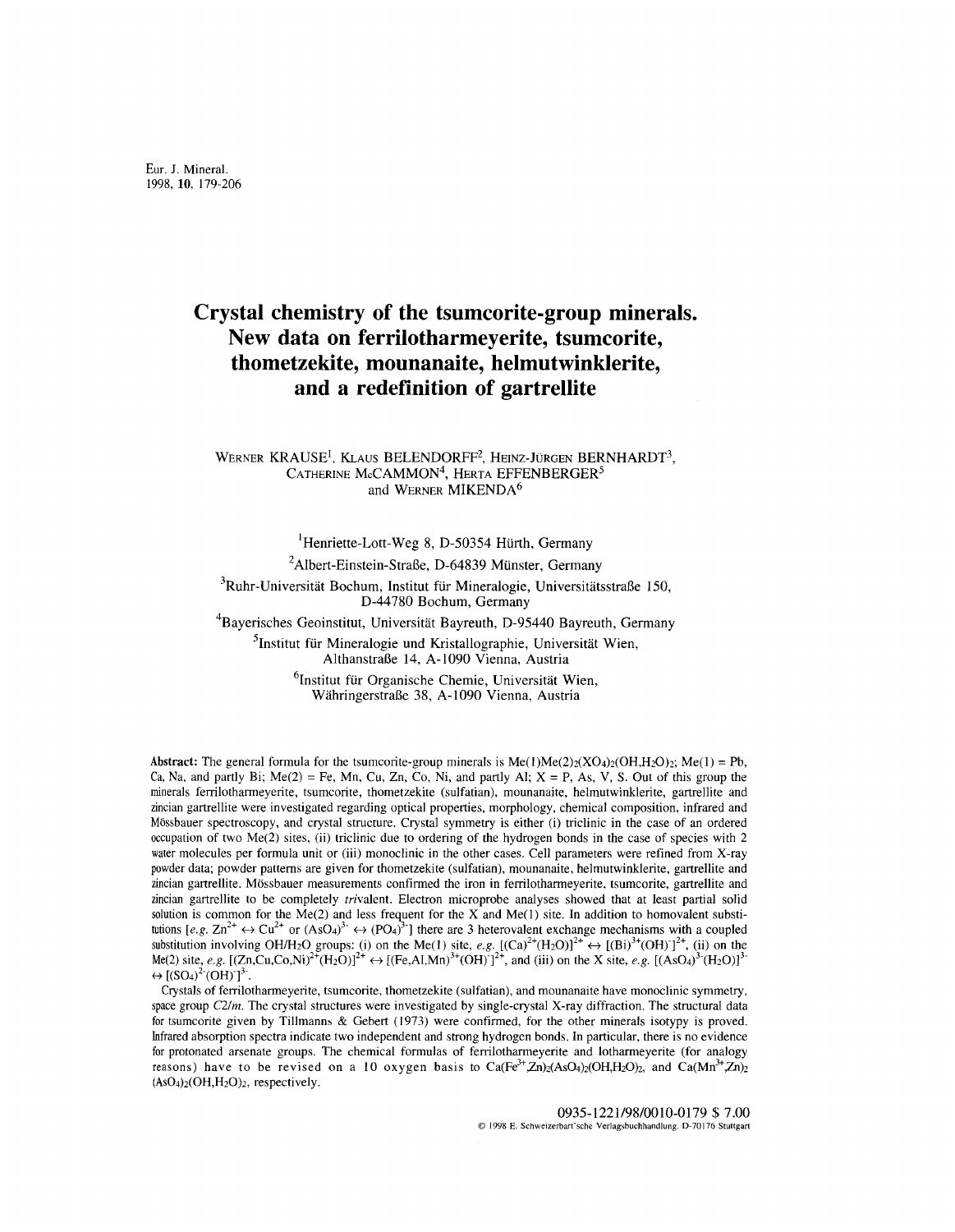### 180 W. Krause, K. Belendorff, H.-I. Bernhardt, C. McCammon, H. Effenberger, W. Mikenda

The triclinic members of the tsumcorite group are gartrellite, zincian gartrellite, phosphogartrellite, helmutwinklerite, and probably (sulfate-free) thometzekite; the space group is  $P\overline{1}$ , with a pronounced monoclinic C-centered *pseudocell.* A redefinition based on type material was performed for gartreliite; it has the ideal formula PbCuFe<sup>3+</sup>(AsO<sub>4</sub>)<sub>2</sub>(OH)(H<sub>2</sub>O), but it frequently contains substantial amounts of Zn (at least up to 12.6 wt.% ZnO), whereas the ratio Cu:Fe is close to 1:1. The triclinic distortion is caused by an ordered arrangement of  $Fe^{[6]}O_6$ octahedra and tetragonal bi-pyramidal Cu<sup>[4+2]</sup>O<sub>6</sub> polyhedra, as shown by Rietveld refinement of powder data. The weak *superstructure* reflections of helmutwinklerite observed by single-crystal X-ray investigations are obviously caused by an ordering of the hydrogen bonds.

Key-words: ferrilotharmeyerite, tsumcorite, thometzekite (sulfatian), mounanaite, helmutwinklerite, gartrellite, zincian gartrellite, redefinition, crystal chemistry, Mossbauer study, infrared spectra, crystal structure.

# **Introduction**

Tsumcorite, a hydroxoarsenate of lead, zinc and iron, was originally found at the Tsumeb mine, Namibia, and named after the Tsumeb Corporation (Geier *et aI.,* 1971). Since then a number of minerals have been discovered which show a strong relation with tsumcorite concerning their chemistry, their mineralogical and physical data, and their crystal structure (Table I). The general formula  $Me(1)Me(2)_{2}(XO_{4})_{2}(OH,H_{2}O)_{2}$  may be assigned to these minerals;  $Me(1) = Pb$ , Ca, Na, and partly Bi;  $Me(2) = Fe^{3+}$ , Mn<sup>3+</sup>, Cu<sub>r</sub>, Zn, Co,

Ni, and partly Al;  $X = P$ , As, V, S. These minerals may be classified as "tsumcorite group"; out of this group tsumcorite was the first species showing the substitution  $OH \leftrightarrow H_2O$  whose crystal structure and correct formula have been reported (Tillmanns & Gebert, 1973). They discussed the hydrogen bonding scheme based on the assumption that the iron atoms are trivalent instead of divalent. Even after the discovery of additional members of the tsumcorite group some crystal-chemical and crystallographic questions remained unsolved, especially details on the chemical composition, the solid solution involv-

Table 1. Tsumcorite-group minerals; the general formula is  $Me(1)Me(2)_2(XO_4)_2(OH,H_2O)_2$ .

| mineral                                                                                                           |    | $Me(1)$ $Me(2)$ | X     | symmetry    | references                         |  |  |  |  |
|-------------------------------------------------------------------------------------------------------------------|----|-----------------|-------|-------------|------------------------------------|--|--|--|--|
| tsumcorite                                                                                                        | Pb | Zn, Fe          | As    | monoclinic  | Geier et al. (1971);               |  |  |  |  |
|                                                                                                                   |    |                 |       |             | Tillmanns & Gebert (1973)          |  |  |  |  |
| mawbyite                                                                                                          | Pb | Fe.Zn           | As    | monoclinic  | Pring et al. (1989)                |  |  |  |  |
| unnamed mineral                                                                                                   | Pb | Co.Fe.Ni        | As    | monoclinic? | Schlegel et al. (1996)             |  |  |  |  |
| thometzekite (sulfatian)                                                                                          | Pb | Cu,Zn           | As, S | monoclinic  | Schmetzer et al. (1985); this work |  |  |  |  |
| mounanaite <sup>1</sup>                                                                                           | Pb | Fe              | v     | monoclinic  | Cesbron & Fritsche (1969)          |  |  |  |  |
| helmutwinklerite                                                                                                  | Pb | $Zn$ , $Cu$     | As    | triclinic   | Süsse & Schnorrer (1980);          |  |  |  |  |
|                                                                                                                   |    |                 |       |             | Schmetzer et al. (1985)            |  |  |  |  |
| thometzekite                                                                                                      | Pb | Cu,Zn           | As    | triclinic?  | Schmetzer et al. (1985)            |  |  |  |  |
| unnamed mineral                                                                                                   | Pb | Co.Ni           | As    | triclinic   | Martin & Schlegel (1992)           |  |  |  |  |
| gartrellite                                                                                                       | Pb | Cu.Fe           | As    | triclinic   | Nickel et al. (1989)               |  |  |  |  |
| gartrellite (zincian)                                                                                             | Pb | Zn, Fe, Cu      | As    | triclinic   | this work                          |  |  |  |  |
| phosphogartrellite                                                                                                | Pb | Cu.Fe           | P     | triclinic   | Krause et al. (submitted)          |  |  |  |  |
| lotharmeyerite                                                                                                    | Ca | Mn,Zn           | As    | monoclinic  | Dunn (1983); Kampf et al. (1984)   |  |  |  |  |
| ferrilotharmeyerite                                                                                               | Ca | Fe,Zn           | As    | monoclinic  | Ansell et al. (1992)               |  |  |  |  |
| cobaltlotharmeyerite                                                                                              | Ca | Co, Fe, Ni      | As    | monoclinic  | Krause et al. (in prep.)           |  |  |  |  |
| natrochalcite                                                                                                     | Na | Cu              | S     | monoclinic  | Rumanova et al. (1958); Giester    |  |  |  |  |
|                                                                                                                   |    |                 |       |             | (1989); Chevrier et al. (1993)     |  |  |  |  |
| 1<br>OH is (partly) substituted by F, as indicated by structure refinement and crystal chemical<br>considerations |    |                 |       |             |                                    |  |  |  |  |

For further synthetic compounds with tsumcorite-type structures *cf*. Giester & Zemann (1987), Giester (1989), Chevrier *et al.* (1993) and references therein.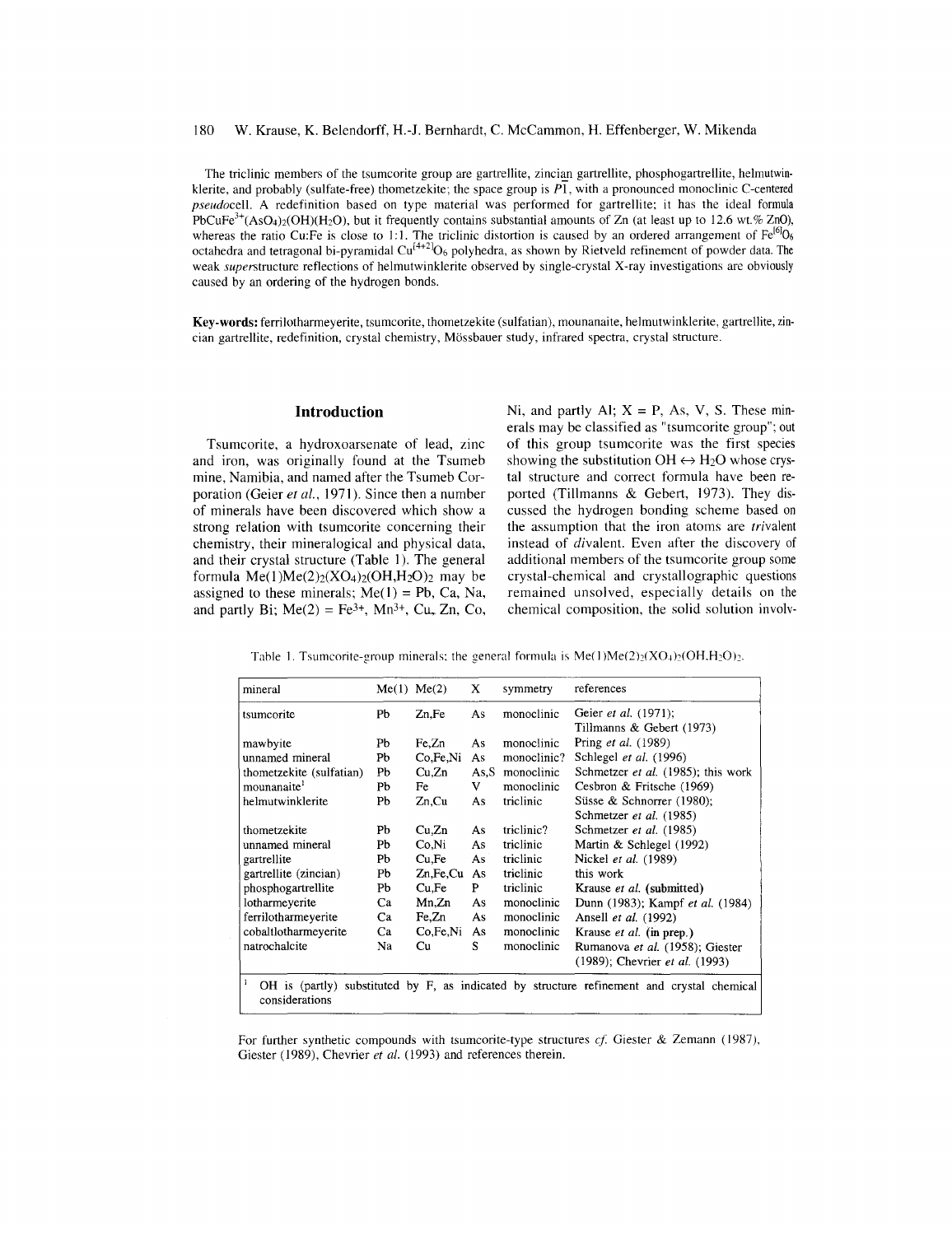ing *di-* and trivalent cations, the nature of the hydroxyl and water content, and the crystal symmetry, respectively.

The valence state of Fe was assumed to be *trivalent* in tsumcorite, but an experimental verification with modern methods was missing to support the wet chemical analysis and the crystal-chemical considerations of Tillmanns & Gebert (1973). In tsumcorite the Me(2) cations occupy only one crystallographic site; it remained unclear to what extent this would also be valid for the other members of the tsumcorite group. The solid solution effect involving *di-* and trivalent cations has not been specifically discussed so far. Since a solid solution involving Fe<sup>3+</sup> and Cu is uncommon in crystal chemistry, Ansell *et al.* (1992) assumed an ordered arrangement of  $(Zn,Cu)$  and  $(Fe^{3+},Zn)$  in ferrilotharmeyerite. The substitution of  $H<sub>2</sub>O$  by OH in combination with the replacement of an X04 group by a protonated X030H group was discussed by Harlow *et al.* (1984) for brackebuschite. The same mechanism was proposed for lotharmeyerite on the basis of an IR spectrum by Kampf *et al.* (1984); by analogy Ansell *et al.* (1992) postulated without further experimental evidence a protonated arsenate group in ferrilotharmeyerite as well.

For the major part of the tsumcorite-group minerals the Laue symmetry *2/m* and a Ccentered cell was assumed in accordance with the space group *C2/m* verified by Tillmanns & Gebert (1973) for tsumcorite. Mounanaite (Cesbron & Fritsche, 1969), helmutwinklerite (Süsse & Schnorrer, 1980), and gartrellite (Nickel et al., 1989) were described as triclinic. For helmutwinklerite Schmetzer *et al.* (1985) mentioned a *pseudomonoclinic* subceJl with cell dimensions similar to that of tsumcorite but a triclinic *superceJl* with a sixteenfold cell volume indicated by very weak interlayer reflections. Concerns about the status of helmutwinklerite as an independent mineral were raised by Walenta (1981). For thometzekite Schmetzer et al. (1985) were not able to decide between triclinic or monoclinic symmetry because of the insufficient quality of the investigated material.

Gartrellite was described by Nickel *et al.* (1989) as a new secondary arsenate mineral from Ashburton Downs and from Broken Hill, Australia. The chemica] formula was given on the basis of Pb+Cu+Fe = 3 as  $Pb_{1,04}Cu_{1,22}Fe_{0,74}$  $(AsO<sub>4</sub>)<sub>1.88</sub>(SO<sub>4</sub>)<sub>0.10</sub>(CO<sub>3</sub>)<sub>0.54</sub>(H<sub>2</sub>O)<sub>0.18</sub>. It was not$ clear how this formula could be simplified, if there were any hydroxy] content, and whether sulfate and/or carbonate were essential constituents. The relationship to tsumcorite, helmutwinklerite, and thometzekite was pointed out by Nickel *et al.* (1989), but a detailed discussion was not possible due to lack of structural data. At the same time a suite of minerals from the Odenwald area, Germany, was under investigation, resulting in the description of a probable new lead-copperiron-arsenate; a discussion with the IMA commission on New Minerals and Mineral Names led to the concJusion that this mineral was virtuaJly identical with gartrellite (pers. comm., Dr. Mandarino, 1993).

Mineral samples closely related to gartrellite had already been mentioned several years before its original description under the working names "mineral gamma" (Pb-Fe-Cu-arsenate) and "minera] TK" (Pb-Fe-Cu-Zn-arsenate), respectively (Pinch & Wilson, 1977; Keller, 1984). Later, a number of short references particularly in magazines for mineral collectors were made dealing with these minerals (Kokinos & Wise, 1993; Martin et al., 1994; Walenta, 1988, 1989, 1993, ]995), however, without any comments regarding the relation to gartrellite. In most cases the samples were referred to as copper-bearing tsumcorite or as a variety of thometzekite, probably formed by solid solution involving thometzekite, tsumcorite, and mawbyite, respectively.

For further clarification within the tsumcorite group, investigations were performed regarding physical and chemical properties, including Mössbauer and IR measurements as well as crystal structure investigations (for a preliminary note see Krause et al., 1997). With the exception of mounanaite and part of the gartrellite samples, all other samples used for the present study are from the Tsumeb mine, Namibia. Ferrilotharmeyerite is from samples found in 1993 from level 43 of the Tsumeb mine, thometzekite is from co-type material, and tsumcorite was taken from several specimens originating from different mining periods since 1970. The investigated mounanaite sample is part of the type material (mineral collection of the University Pierre and Marie Curie, catalogue no. 11647) which was collected in 1962 from Mounana, Gaboon. A few gartrellite samples (#016, #023) are from Reichenbach, Odenwald, Germany. Gartrellite type material from Ashburton Downs, W. A., Australia, was used for the redefinition; the redefinition was approved by the Commission on New Minerals and Mineral Names. Additiona] samples from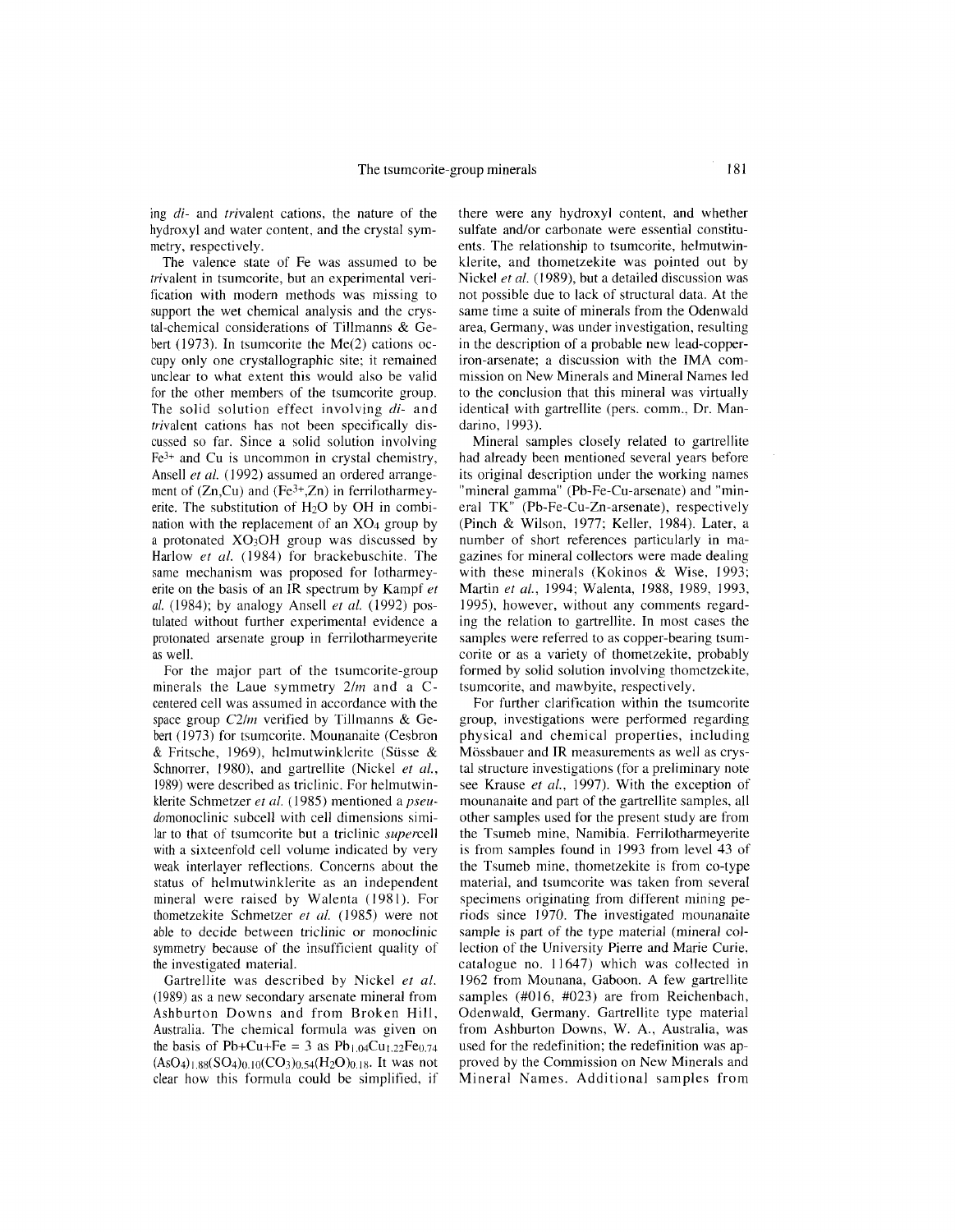| mineral                 |    | ferrilothar-<br>meyerite              | tsumcorite                      | tsumcorite                        | thometzekite mounanaite<br>(sulfatian)                         |                                       | gartrellite   | helmut-<br>winklerite |  |
|-------------------------|----|---------------------------------------|---------------------------------|-----------------------------------|----------------------------------------------------------------|---------------------------------------|---------------|-----------------------|--|
| sample                  |    | #241                                  | #017                            | #259                              | #132                                                           | #262                                  | #023          | #272                  |  |
| $n_{x}$                 |    | 1.83(1)                               | $1.91$ (calc)                   | $1.87$ (calc)                     | $1.85$ (calc)                                                  | $2.19$ (calc)                         | 1.94(1)       | 1.83(2)               |  |
| n,                      |    | $1.835$ (calc)                        | 1.93(1)                         | 1.89(1)                           | 1.87(2)                                                        | $2.25(2)^2$                           | $1.98$ (calc) | $1.87$ (calc)         |  |
| n,                      |    | 1.87(1)                               | 1.96(1)                         | 1.92(1)                           | 1.92(2)                                                        | $2.27$ (calc)                         | 2.06(2)       | 1.89(2)               |  |
| opt. character          |    | positive                              | positive                        | positive                          | positive                                                       | negative                              | positive      | negative              |  |
| 2V                      |    | $40(2)^{\circ}$                       | $67(3)$ °                       | $83(5)$ °                         | $70(10)$ °                                                     | $50(10)$ °                            | 78(4)°        | $70(5)^{\circ}$       |  |
| orientation             | X. | $\parallel$ b                         | $\wedge c \approx 15^{\circ 1}$ | $\Lambda$ c $\approx 8^{\circ 1}$ | $\approx$   c                                                  | $\lambda$ c $\approx$ 20 <sup>°</sup> | $45/-22^{3}$  | $11/-1453$            |  |
|                         |    | $Y \wedge c \approx 22$ <sup>°1</sup> | l b                             | l b                               | $\mathbf{h}$ b                                                 | b                                     | $48/130^{3}$  | $82/-35^3$            |  |
|                         | z  |                                       |                                 |                                   |                                                                |                                       | $76/-1273$    | $82/56^3$             |  |
| pleochroism             |    | strong                                | weak                            | weak                              | none                                                           | strong                                | weak          | none                  |  |
|                         | X. | orange                                | pale yellow                     | pale yellow                       |                                                                | pale yellow                           | pale yellow   |                       |  |
|                         |    | yellow                                | yellow                          | yellow                            |                                                                | brown                                 | pale yellow   |                       |  |
|                         |    | Z colorless                           | pale yellow                     | pale yellow                       |                                                                | pale yellow                           | yellow        |                       |  |
| dispersion              |    | r > v                                 | r > v                           | r > v                             | n.d.                                                           | r > v                                 | n.d.          | r > v                 |  |
|                         |    | strong                                | weak                            | weak                              |                                                                | strong                                |               | strong                |  |
| in the acute of $\beta$ |    | from samples in sulfur/selenium melts |                                 | 3<br>(cf. Fig. 2c,d)              | $\rho/\phi$ angles based on (010) = 90°/0° and (100) = 90°/90° |                                       |               |                       |  |

Table 2. Optical data for ferrilotharmeyerite, tsumcorite, thometzekite (sulfatian), mounanaite, gartrellite, and helmutwinklerite (investigated on an optical spindle stage,  $\lambda = 589$  nm); the chemical composition is given in Table 3.

Tsumeb and Reichenbach were also investigated, but as the corresponding data reveal no extra information, they are not reported in the present paper.

#### **Physical properties**

Most of the investigated crystals seemed to be twinned or intergrowths of several individuals. Therefore only a very limited number of crystals were suitable for single-crystal investigations by means of an optical spindle stage, optical twocircle goniometer, or X-ray measurements. The optical data are mainly based on spindle-stage measurements and are summarized in Table 2 and Fig. 1a-d. Because of the high refractive indices, the undulatory extinction behaviour ("roIling extinction", probably due to solid-solution effects), and the decomposition of some samples in the immersion media, the data should serve only as a rough indication about the optical behaviour of the tsumcorite-group minerals. Tsum-

corite samples with high zinc contents as well as thometzekite (sulfatian) and helmutwinklerite were rapidly attacked by higher-refractive-index liquids; only gartrellite, mounanaite, and tsumcorite with Fe: $Zn \approx 1:1$  showed a sufficient stability. Therefore part of the refractive indices had to be estimated by using additional data like 2V and birefringence. The optical behaviour for most of the monoclinic tsumcorite-group minerals is similar; the optical character is positive (except for mounanaite and mawbyitel and the orientation of Y is parallel to [010] (except for ferrilotharmeyerite ).

It has to be stated that the orientation of the indicatrix of ferrilotharmeyerite differs markedly from that given by Ansell *et al.* (1992); also the data of helmutwinklerite, in particular the refractive indices, are distinctly different from the data given by Süsse  $&$  Schnorrer (1980). This may be due to the fact that the refractive indices were calculated by Siisse & Schnorrer using reflectivity data, which may be inaccurate in consideration of the relatively low refractive indices. Some gartrellite crystals exhibit perfectly shaped reflec-

 $I<sup>1</sup>A$  comparative investigation of mawbyite (sample M39065, Museum of Victoria, Melbourne, Australia) gave 2V<sub>x</sub>  $= 80^{\circ}(5)$ , n<sub>x</sub> 1.95(2), n<sub>y</sub> 2.00(2), n<sub>z</sub> 2.04(2), X approximately *//* [001], Y // [010], pleochroism is moderate with Y  $=$  brownish,  $X = Z =$  pale yellow; unit cell parameters:  $a = 9.079(2)$ ,  $b = 6.297(2)$ ,  $c = 7.565(2)$  Å,  $\beta = 115.05(2)$  $V = 391.8(1)$   $\text{Å}^3$ ; morphology: prismatic parallel to [001] with  $\{110\}$ ,  $\{\overline{1}01\}$ ,  $\{001\}$ ; Fe:Zn ratio according to microprobe analyses is 1.25:0.75.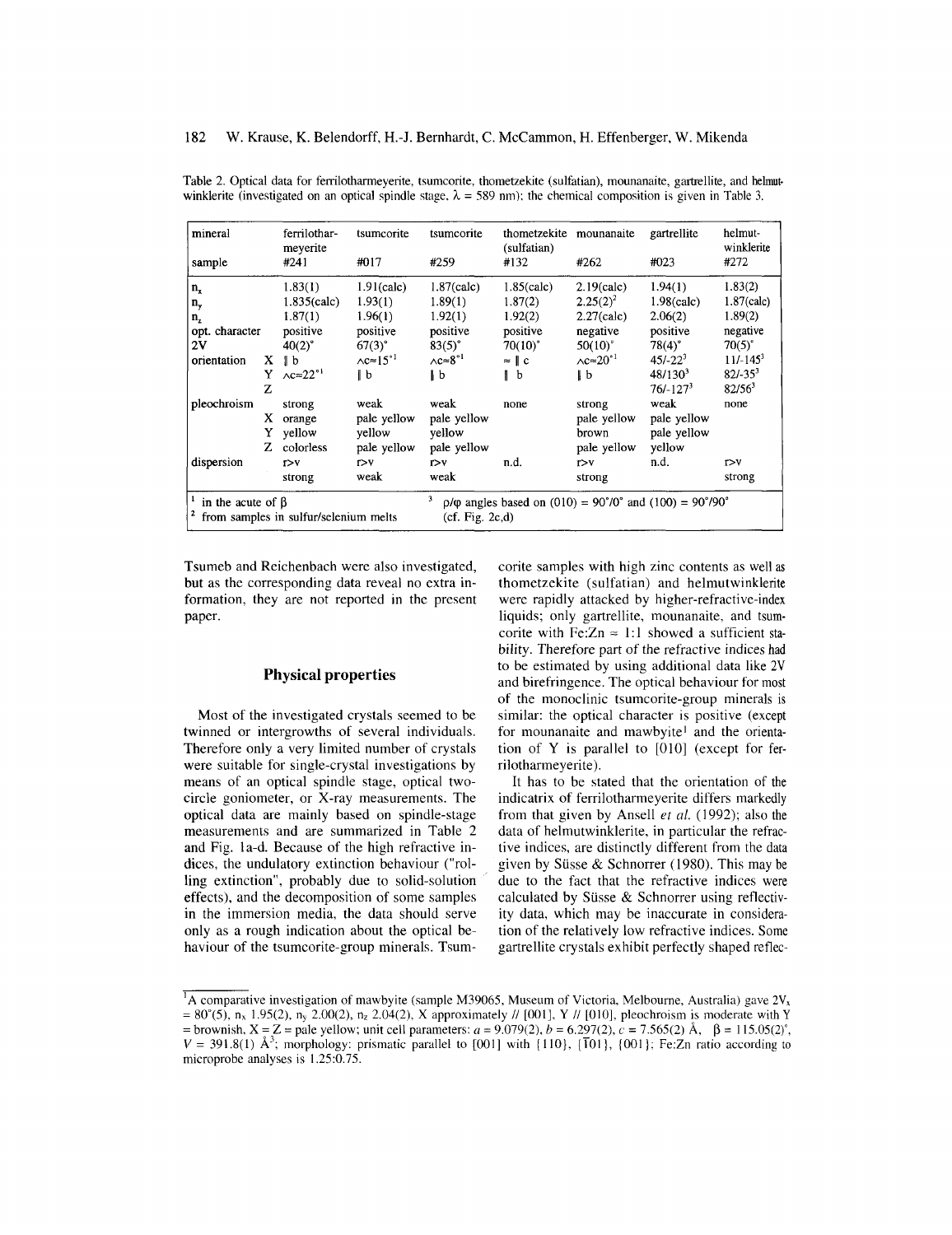

Fig. 1. Morphology and orientation of the optical indicatrix: (a) tsumcorite perpendicular and parallel to [010]; (b) ferrilotharmeyerite perpendicular and parallel to [010]; (c) gartrellite (morphology for a twinned crystal by reflection on  $(1\overline{1}0)$ ; (d) helmutwinklerite.

tion twins (Fig. 2a,b), which could also be confirmed by extinction measurements. Crystal grains lying on (111) show an inclined extinction of  $17(1)$ ° between Z' and the trace of the twin plane.

Morphological data were obtained by means of an optical two-circle goniometer, and the orien-

tation of some crystals was checked by singlecrystal X-ray diffractometer studies. The monoclinic members of the tsumcorite group except mawbyite show a similar habit: tabular on monoclinic pinacoids parallel [010]  $[\overline{2}01]$  (tsumcorite),  $\{ \overline{1}01 \}$  (ferrilotharmeyerite),  $\{ 001 \}$ (mounanaite and sulfatian thometzekite)], and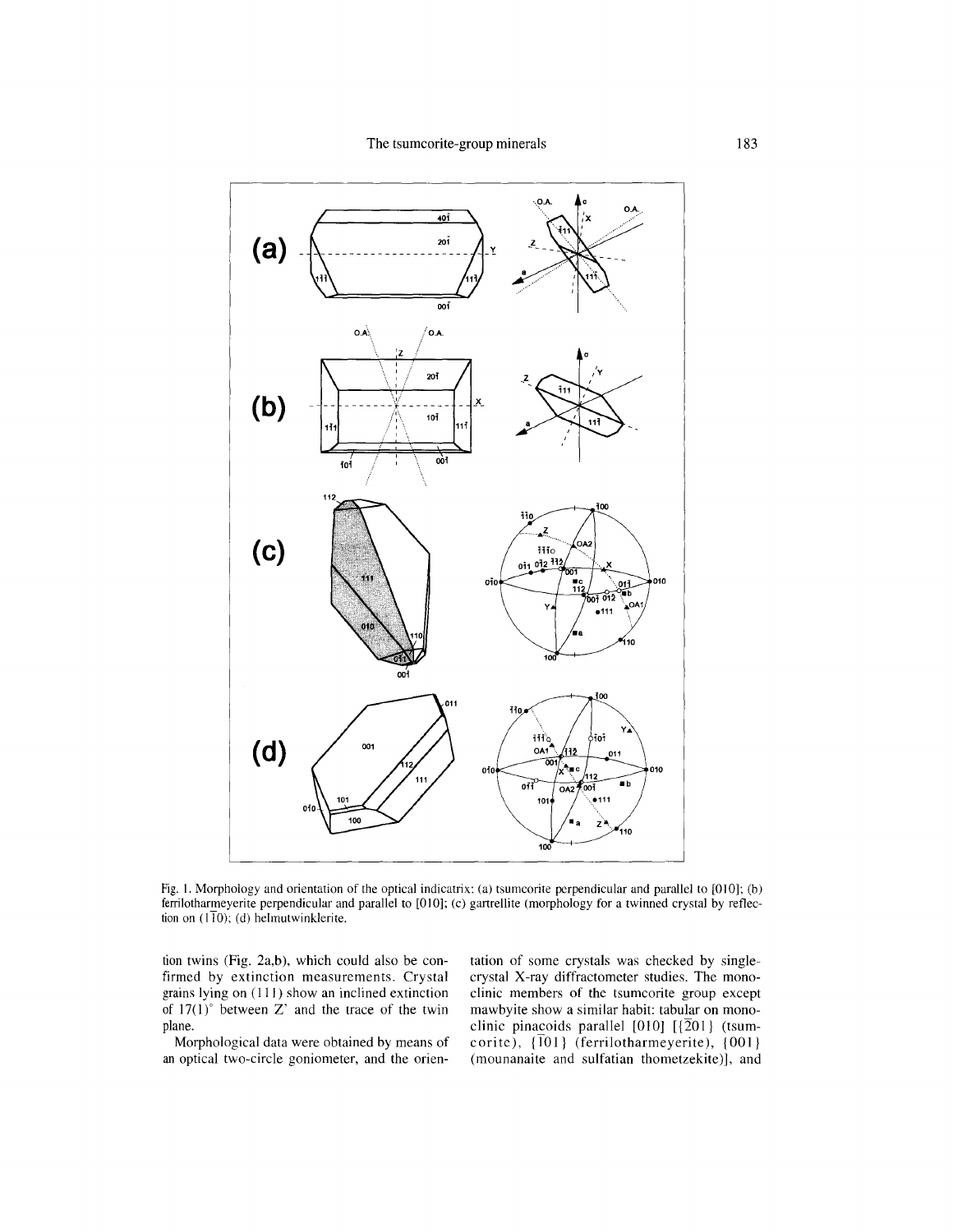

Fig. 2. SEM micrograph of gartrellite: (a) tabular aggregates from Reichenbach, Odenwald, Germany (sample  $\text{\#}023$ , Cu:Fe = 1.0:1.0); (b) multifaced crystal from Tsumeb, Namibia (sample #075, Cu:Fe:Zn  $0.90:0.94:0.16$ . The scale bar is 20  $\mu$ m.

slightly elongated parallel [010]; terminating form in ferrilotharmeyerite and tsumcorite is  $\{\overline{1}11\}$ ; additional forms are  $\{101\}$ ,  $\{100\}$ ,  $\{010\}$ ,  $\{\overline{2}21\}$  and  $\{\overline{4}01\}$ . Crystal drawings for ferrilotharmeyerite and tsumcorite including part of the optical data are shown in Fig. Ia,b. Triclinic gartrellite is tabular on {Ill}, additional forms are  $\{010\}$ ,  $\{001\}$ ,  $\{01\overline{1}\}$ ,  $\{01\overline{2}\}$ ,  $\{110\}$ ,  $\{112\}$ , and probably {IOO} (Fig. Ic). As far as the samples exhibit individual crystals, twinning can easily be observed (Fig. 2a,b). Twin plane is  ${1\overline{10}}$ , showing a small characteristic angle of  $4.0(5)^\circ$  (mean of 5 measurements; calculated angle: 4.4°) between the (111) faces of the two individuals. This is the same twin law found for mounanaite considering the different setting of mounanaite used by Cesbron & Fritsche (1969). Helmutwinklerite is tabular on {OOI}, additional forms are  $\{100\}$ ,  $\{010\}$ ,  $\{011\}$ ,  $\{101\}$ ,  $\{111\}$ and {112} (Fig. Id). For an easier comparison of the morphological and optical data to those of gartrellite, indexing is based on the triclinic *sub*cell found for helmutwinklerite. This is also supported by the fact that it was impossible to derive a structure model for the *supercell.*

Other physical properties can be found in the first description of the individual species (Table 1). In the following only those data are reported which complete the original descriptions. Remarkable is the great colour variety of gartrellite and zincian gartrellite: there are yellow, brown, and green samples including various colour transitions; the streak of all these samples is bright yellow. There is a perfect cleavage parallel to {III} for gartrellite, resulting in a pronounced texture effect of the powder diffraction patterns measured in reflection geometry. For the monoclinic minerals of the tsumcorite group a good cleavage parallel to  $(001)$  was observed (matching to both, the triclinic primitive and monoclinic C-centered cell choice); whereas for helmutwinklerite no distinct cleavage was found. The hardness values VHN25 determined with a Vickers microhardness tester vary from 350 kg/mm2 for thometzekite (sulfatian), helmutwinklerite and mounanaite to approximately 500 kg/mm2 for tsumcorite, ferrilotharmeyerite and gartrellite. All these values correspond to  $4\frac{1}{2}$  on the Mohs' hardness scale. Due to lack of material the densities could not be determined experimentally; the X-ray densities were calculated according to Mandarino (1981) and gave the following data: 4.21 g/cm3 for ferrilotharmeyerite (#241), 4.88 g/cm<sup>3</sup> for mounanaite (#262), 5.21 g/cm<sup>3</sup> for sulfatian thometzekite (#132), 5.29 g/cm3 for helmutwinklerite (#272), and 5.43  $g/cm^3$  for gartrellite (#016).

#### **Chemical composition**

An electron microprobe was used for chemical analyses. The standards were mimetite (As, Pb), CuS (Cu), andradite (Fe, Ca), AIP04 (AI, P), SrS04 (S), vanadium metal (V), ZnO (Zn), NiO (Ni), Co metal  $(Co)$ ,  $Bi<sub>2</sub>S<sub>3</sub>$  (Bi), and NaCl (Na). Investigations were performed on 10 different tsumcorite samples, 17 gartrellite samples, and single samples of ferrilotharmeyerite, thometzekite, mounanaite, and helmutwinklerite, respectively (Table 3a,b). Regarding tsumcorite and gartrellite, results are compiled only for those samples that were additionally checked by Mössbauer spectroscopy. The position of the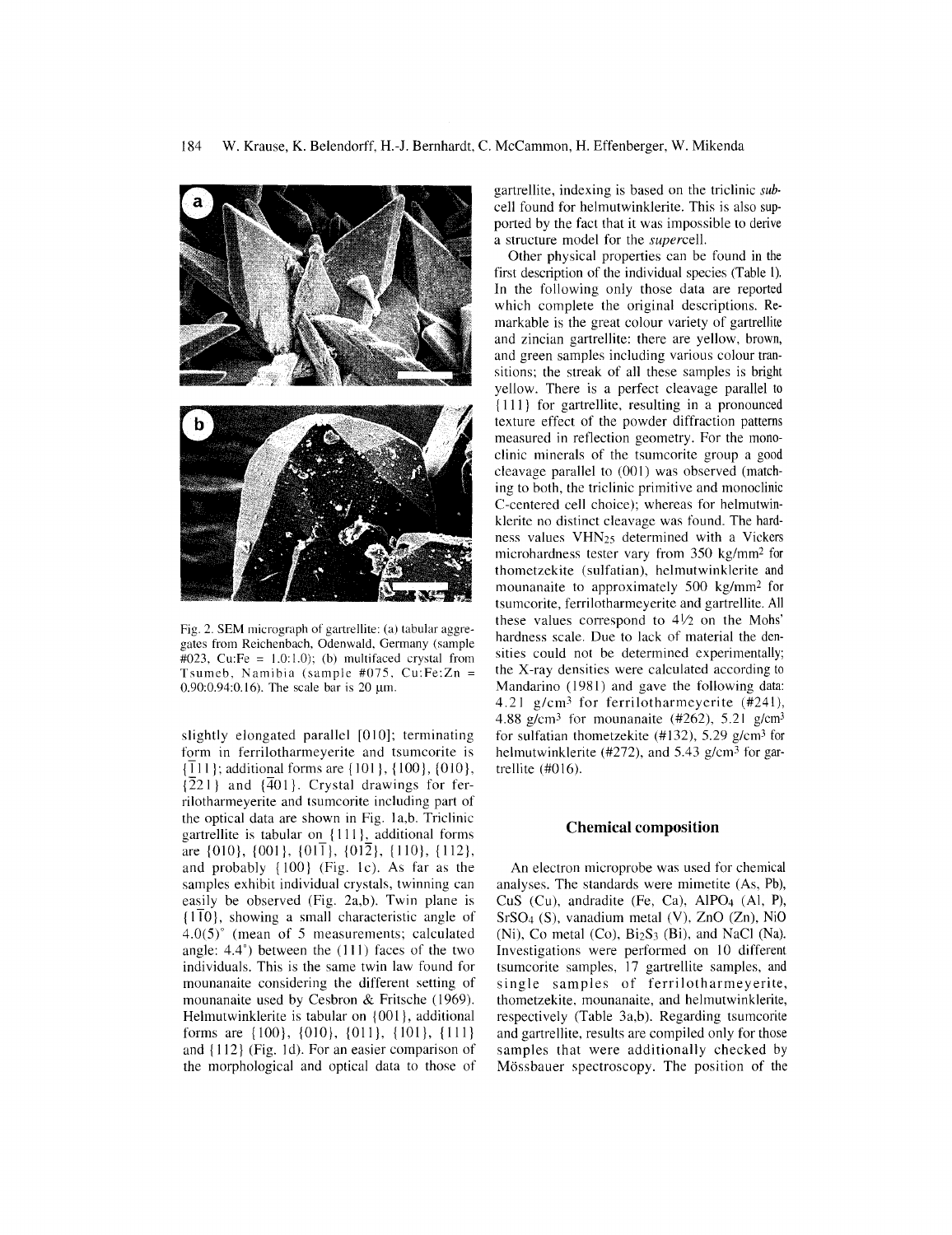Table 3. Results (in wt.%) of electron-microprobe investigations (Cameca CAMEBAX, 20 kV, 6 nA, beam diameter 10 µm); H<sub>2</sub>O contents were calculated from the idealized formulas. The number of ions were calculated on the basis of 10 oxygen atoms. (added in proof: read  $V_2O_5$  instead of  $V_5O_5$ ).

mineral ferrilotharthometzekite thometzekite tsumcorite tsumcorite mounanaite meyerite (sulfatian) (sulfatian) #017 #091 #120 #262 sample #241 #132 oxide ions  $mean<sup>2</sup>$  $mean<sup>3</sup>$  $mean<sup>4</sup>$ mean<sup>5</sup>  $mean<sup>1</sup>$ mean PbO  $Pb^{2+}$ 33.39 0.95 35.30 1.02 36.10 0.99  $0.14$ 35.72 0.99 38.47 1.02  $Ca<sup>2+</sup>$ CaO 12.07  $102$  $< 0.1$  $< 0.1$  $< 0.1$  $< 0.1$  $< 0.1$  $Fe<sub>2</sub>O<sub>3</sub>$   $Fe<sup>3+</sup>$ 15.68 0.93 10.62 0.85 8.53 0.69 0.32 0.02 1.32  $0.10$ 26.01 1.92  $Al_2O_3$   $Al^{3+}$ 0.07 0.55  $< 0.1$  $< 0.1$  $< 0.1$ 2.02 0.25 0.32 0.04  $ZnO$  $Zn^{2+}$ 17.88 1.04 14.97 1.17 16.42 1.30 5.52  $0.41$  $0.50\,$ 6.59  $< 0.1$  $Cu<sup>2+</sup>$  $CuO$  $< 0.1$  $0.15$  $< 0.1$ 19.44 1.50 14.61 0.87 0.06 1.14  $As_2O_5$   $(AsO_4)^3$ 48.73 2.02 36.20 2.01 35.46 1.99 24.77 1.32 34.08  $0.01$ 1.84  $0.18$  $(PO<sub>4</sub>)$  $P_2O_5$  $< 0.1$  $< 0.1$  $< 0.1$  $\overline{\phantom{a}}$  $< 0.1$  $< 0.1$ 0.81 0.07  $V_5O_5$  $(VO<sub>a</sub>)<sup>3</sup>$  $< 0.1$  $\overline{a}$  $< 0.1$  $<0.1$  $< 0.1$  $< 0.1$ 29.28 1.92 9.00 0.69  $0.18$ SO<sub>3</sub>  $(SO_4)^2$  $< 0.1$  $< 0.1$  $< 0.1$ 2.35  $< 0.1$  $H_2O_{calc}$  (OH) 5.80 0.90 4.44 0.70 4.62 0.74 4.72 0.74 4.95 0.43 3.21 2.12  $H<sub>2</sub>O$ 1.08  $1.17$ 1.29 1.23 1.49 100.31 99.76 100.33 100.42 101.65 99.15 sum mean of 20 analyses; ranges:  $Fe<sub>2</sub>O<sub>3</sub>$  (14.53 - 16.43); ZnO (17.14 - 18.73) mean of 19 analyses; ranges: Fe<sub>2</sub>O<sub>3</sub> (9.88 - 11.65); ZnO (14.58 - 15.45) mean of 26 analyses; ranges: Fe<sub>2</sub>O<sub>3</sub> (6.72 - 11.51); ZnO (12.79 - 18.39) mean of 20 analyses; ranges: As<sub>2</sub>O<sub>5</sub> (29.19 - 22.03); SO<sub>3</sub> (6.04 - 10.96); CuO (16.14 - 20.87); ZnO (4.12 - 8.63); Fe<sub>2</sub>O<sub>3</sub> (0.00 - 0.66); Al<sub>2</sub>O<sub>3</sub> (0.21 - 1.17) mean of 8 analyses; ranges: As<sub>2</sub>O<sub>5</sub> (31.32 - 37.34); SO<sub>3</sub> (0.25 - 4.47); CuO (11.55 - 18.48); ZnO  $(2.65 - 7.95)$ ; Al<sub>2</sub>O<sub>3</sub>  $(1.00 - 3.33)$ 

(a) ferrrilotharmeverite, tsumcorite, thometzekite (sulfatian) and mounanaite.

| chemical composition of tsumcorite sample #259: $Pb_{0.97}(Zn_{1.50}Fe_{0.50}^{3+}Cu_{0.03})_{2.03}(AsO_4)_{2.01}(OH)_{0.49}(H_2O)_{1.51}$ |
|--------------------------------------------------------------------------------------------------------------------------------------------|
|                                                                                                                                            |

(b) helmutwinklerite, gartrellite, and zincian gartrellite.

| mineral<br>sample              |                                                                                                                                                                                          | helmut-<br>winklerite<br>#272 |                          | zincian<br>gartrellite<br>#081 |                          | zincian<br>gartrellite |                          | gartrellite       |                          | gartrellite       |                          | gartrellite       |      |
|--------------------------------|------------------------------------------------------------------------------------------------------------------------------------------------------------------------------------------|-------------------------------|--------------------------|--------------------------------|--------------------------|------------------------|--------------------------|-------------------|--------------------------|-------------------|--------------------------|-------------------|------|
|                                |                                                                                                                                                                                          |                               |                          |                                |                          | #080                   |                          | type material     |                          | #016              |                          | #079              |      |
| oxide                          | ions                                                                                                                                                                                     | mean <sup>1</sup>             |                          | mean <sup>2</sup>              |                          | mean <sup>3</sup>      |                          | mean <sup>4</sup> |                          | mean <sup>5</sup> |                          | mean <sup>6</sup> |      |
| lPbO                           | $Pb^{2+}$                                                                                                                                                                                | 34.20                         | 0.98                     | 33.49                          | 0.97                     | 35.13                  | 1.03                     | 36.53             | 1.04                     | 35.40             | 1.01                     | 34.45             | 0.98 |
| CaO                            | $Ca^{2+}$                                                                                                                                                                                | < 0.05                        | $\overline{a}$           | 0.35                           | 0.04                     | 0.07                   | $\overline{\phantom{a}}$ | < 0.05            | $\overline{\phantom{a}}$ | < 0.05            | $\overline{\phantom{a}}$ | < 0.05            |      |
| Fe <sub>2</sub> O <sub>3</sub> | $\text{Fe}^{3+}$                                                                                                                                                                         | < 0.05                        | ÷                        | 7.23                           | 0.59                     | 9.59                   | 0.78                     | 10.33             | 0.82                     | 12.48             | 0.99                     | 10.91             | 0.87 |
| AI <sub>2</sub> O <sub>3</sub> | $Al^{3+}$                                                                                                                                                                                | < 0.05                        | $\overline{\phantom{m}}$ | 0.26                           | 0.03                     | 0.25                   | 0.03                     | 0.11              | 0.01                     | 0.22              | 0.03                     | 0.16              | 0.02 |
| ZnO                            | $Zn^{2+}$                                                                                                                                                                                | 23.54                         | 1.85                     | 11.40                          | 0.91                     | 6.30                   | 0.51                     | 0.21              | 0.02                     | < 0.05            | ÷,                       | < 0.05            | ÷    |
| CuO                            | $Cu2+$                                                                                                                                                                                   | 1.62                          | 0.13                     | 6.26                           | 0.51                     | 8.36                   | 0.69                     | 14.02             | 1.12                     | 12.25             | 0.98                     | 13.78             | 1.10 |
| As <sub>2</sub> O <sub>5</sub> | (ASO <sub>4</sub> ) <sup>3</sup>                                                                                                                                                         | 36.42                         | 2.03                     | 34.72                          | 1.96                     | 34.52                  | 1.96                     | 33.11             | 1.83                     | 35.50             | 1.97                     | 34.67             | 1.92 |
| $P_2O_5$                       | (PO <sub>4</sub> ) <sup>3</sup>                                                                                                                                                          | < 0.05                        | $\overline{\phantom{a}}$ | < 0.05                         | $\blacksquare$           | < 0.05                 | $\overline{\phantom{0}}$ | < 0.05            | ٠                        | 0.36              | 0.03                     | 0.32              | 0.03 |
| $V_5O_5$                       | $(VO_4)^{3-}$                                                                                                                                                                            | < 0.05                        | $\overline{\phantom{a}}$ | <0.05                          | $\overline{\phantom{a}}$ | < 0.05                 | ÷,                       | < 0.05            | $\overline{\phantom{a}}$ | < 0.05            | $\blacksquare$           | < 0.05            |      |
| SO <sub>3</sub>                | $(SO_4)^2$                                                                                                                                                                               | < 0.05                        | $\overline{\phantom{a}}$ | 0.13                           | 0.01                     | 0.13                   | 0.01                     | 1.68              | 0.13                     | < 0.05            | ÷,                       | 0.65              | 0.05 |
|                                | $H_2O_{calc}$ (OH)                                                                                                                                                                       | 5.53                          | $\overline{\phantom{a}}$ | 4.80                           | 0.83                     | 4.48                   | 1.00                     | 4.47              | 1.10                     | 4.21              | 1.05                     | 4.40              | 0.90 |
|                                | H <sub>2</sub> O                                                                                                                                                                         |                               | 2.00                     |                                | 1.31                     |                        | 1.12                     |                   | 1.03                     |                   | 0.96                     |                   | 1.10 |
| sum                            |                                                                                                                                                                                          | 101.31                        |                          | 98.63                          |                          | 98.83                  |                          | 100.47            |                          | 100.42            |                          | 99.39             |      |
| $\mathbf i$<br>2               | mean of 39 analyses; ranges: ZnO (21.83 - 24.77); CuO (0.94 - 3.72)<br>mean of 16 analyses; ranges: Fe <sub>2</sub> O <sub>3</sub> (6.59 - 7.68); ZnO (10.51 - 12.21); CuO (5.19 - 7.15) |                               |                          |                                |                          |                        |                          |                   |                          |                   |                          |                   |      |
| 3                              | mean of 15 analyses; ranges: Fe <sub>2</sub> O <sub>3</sub> (8.78 - 10.37); ZnO (5.58 - 7.69); CuO (7.75 - 9.08)                                                                         |                               |                          |                                |                          |                        |                          |                   |                          |                   |                          |                   |      |
| 4                              | mean of 15 analyses; ranges: Fe, $O_3$ (7.81 - 12.08); CuO (12.69 - 16.86)                                                                                                               |                               |                          |                                |                          |                        |                          |                   |                          |                   |                          |                   |      |
| l 5                            | mean of 9 analyses; ranges: Fe <sub>2</sub> O <sub>3</sub> (11.85 - 12.84); CuO (11.82 - 12.87)                                                                                          |                               |                          |                                |                          |                        |                          |                   |                          |                   |                          |                   |      |
| 6                              | mean of 12 analyses; ranges: Fe <sub>2</sub> O <sub>3</sub> (10.37 - 11.39); CuO (13.09 - 14.68)                                                                                         |                               |                          |                                |                          |                        |                          |                   |                          |                   |                          |                   |      |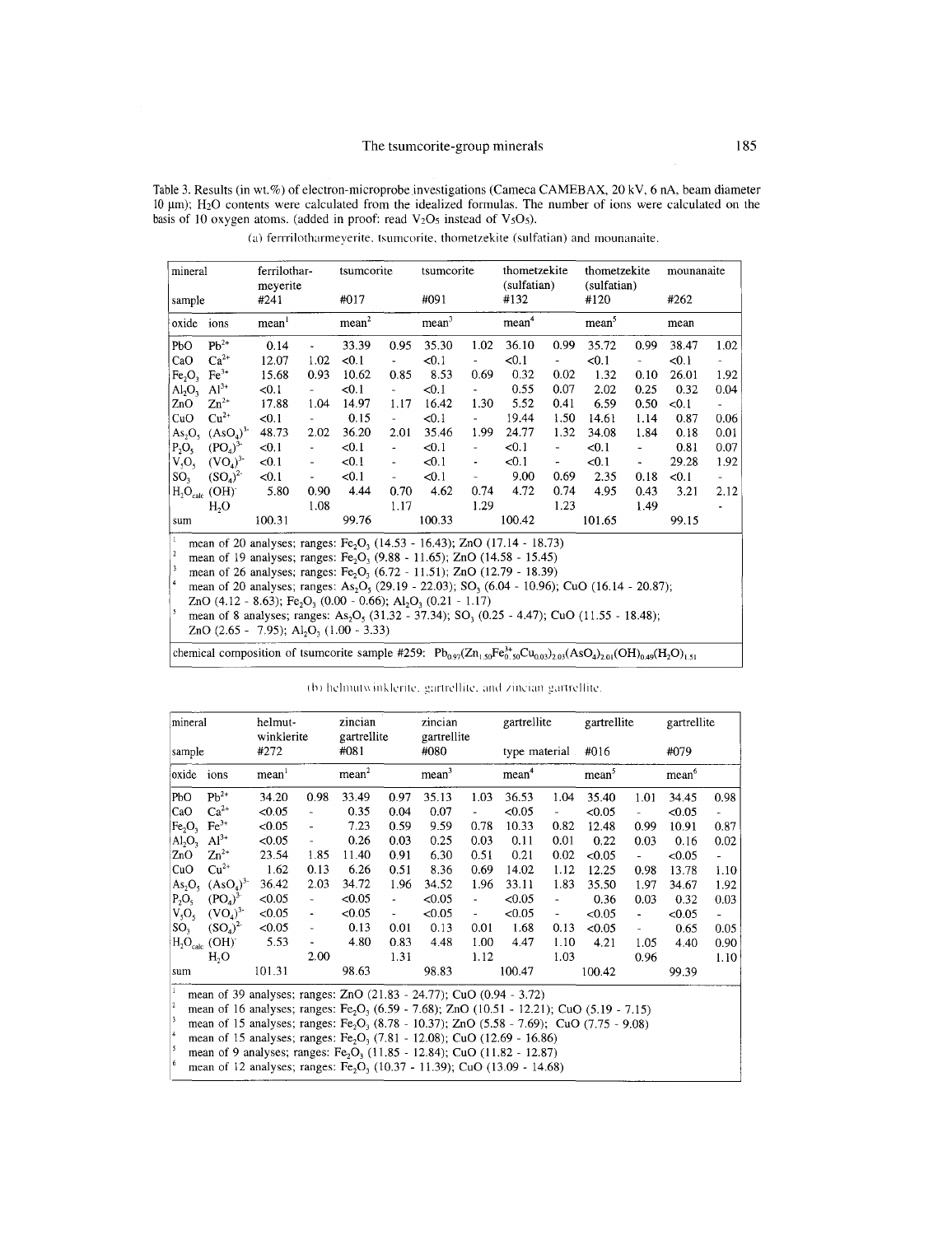

Fig. 3. Chemical composition of the tsumcorite-group minerals plotted in the triangle-diagram  $\text{Zn}^{2+}$  -  $\text{Cu}^{2+}$  -  $\text{Fe}^{3+}$ : triclinic samples are plotted as triangles, monoclinic as squares. The compositions of the type material of the relevant minerals are shaded. The samples used for structural investigations are hatched. Thometzekite (sulfate-free) has been designated as triclinic by analogy with helmutwinklerite.

different samples out of the tsumcorite group with respect to their Cu:Zn:Fe ratio is illustrated graphically (Fig. 3).

One of the results of the present study is the description of the tsumcorite-group minerals by the general formula  $Me(1)Me(2)_{2}(XO_{4})_{2}$  $(OH, H<sub>2</sub>O)<sub>2</sub>$ . Electron microprobe analyses showed that at least partial solid solution is common for the  $Me(2)$  and less frequent for the X and  $Me(1)$  site. In addition to the substitution involving homovalent ions  $[e.g. Zn^{2+} \leftrightarrow Cu^{2+} \text{ or }$  $(AsO<sub>4</sub>)<sup>3-</sup> \leftrightarrow (PO<sub>4</sub>)<sup>3-</sup>$ ] there are 3 heterovalent exchange mechanisms with a coupled substitution involving *OHIH20* groups: (i) on the Me( I) site, *e.g.*  $[(Ca)^{2+}(H_2O)]^{2+} \leftrightarrow [(Bi)^{3+}(OH)^{-}]^{2+}$ , (ii) on the Me(2) site, *e.g.*  $[(Zn, Cu, Co, Ni)^{2+}(H_2O)]^{2+} \leftrightarrow$  $[(Fe, Al, Mn)<sup>3+(OH)</sup>]$ <sup>2+</sup>, and (iii) on the X site, *e.g.*  $[(AsO<sub>4</sub>)<sup>3</sup>-(H<sub>2</sub>O)]<sup>3</sup>$   $\leftrightarrow$   $[(SO<sub>4</sub>)<sup>2</sup>(OH)<sup>-</sup>]<sup>3</sup>$ . The Me(1) position is normally occupied by either Pb or Ca; at least partial solid solution is probable, but was not observed in the analyses of the present investigation. Only traces of calcium were detected which substitute for lead in the leadbearing minerals; the same applies for lead substituting for calcium in ferrilotharmeyerite. Bibearing samples with  $Bi<sub>2</sub>O<sub>3</sub>$  up to 17 wt.% were found for cobaltlotharmeyerite (Krause *et al.,* in prep.). In the course of the investigation it became evident that natrochalcite is also a member of the tsumcorite group; therefore samples of ferrilotharmeyerite, tsumcorite, thometzekite (sulfatian), mounanaite, helmutwinklerite, and gartrellite were additionally examined for sodium and potassium, but all analytical results were below the detection limit. The Me(2) position is normally occupied by transition metal cations like Fe, Mn, Cu, Zn, Co, or Ni (and sometimes minor amounts of AI). Solid solution of the cations in the Me(2) position is common. Iron is always present as Fe3+; substantial amounts of Fe2+ could not be detected by microchemical tests and Mossbauer spectroscopy in any of the investigated samples. The X position is in most cases represented by As; currently only one phosphate (phosphogartreIlite), one vanadate (mounanaite) and one sulfate (natrochalcite) are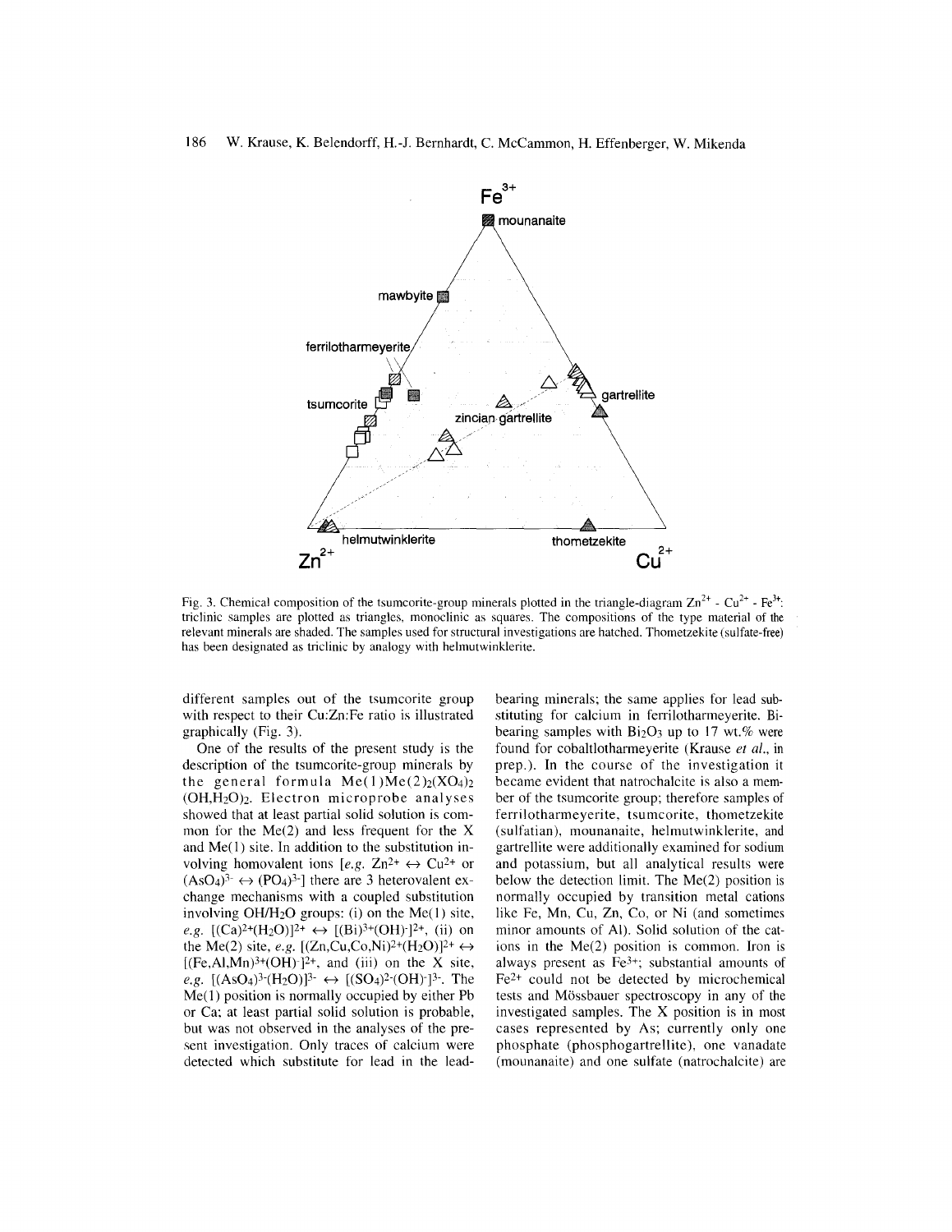known among minerals. Distinct solid solution involving  $AsO<sub>4</sub>/SO<sub>4</sub>$  was found for thometzekite and to a small extent for gartrellite, but it is likely possible also for the other members of the tsumcorite group.

Tsumcorite shows distinct solid solution involving Zn and Fe3+. Considering the variation of the  $Zn^{2+}$ : Fe<sup>3+</sup> ratio, charge balance can be achieved by adjusting the OH:H<sub>2</sub>O ratio. The structural formula of tsumcorite and consequently also of mawbyite can be written as follows (on a 10 oxygen basis):

Pb(Zn2-xFe~+)(AS04 h( 0 H)x(H20 *h-x x:S;* I mawbyite *Pb(Zn2-xFe~+)(*AS04 h( 0 H)x(H20 *h-x x* > I(Pring et ai., *1989).*

tsum of the correct

The distribution of the Zn:Fe ratio of 130 spot analyses of different tsumcorite samples has a maximum around  $Zn_{1,20}Fe_{0.80}$  with a continuous range from Zn<sub>1.60</sub>Fe<sub>0.40</sub> to Zn<sub>1.05</sub>Fe<sub>0.95</sub>, *i.e.* 0.40  $\leq x \leq 0.95$ . The tsumcorite analyses that have been reported in literature so far (Geier et al., 1971; Tillmanns & Gebert, 1973; Elliott *et ai.,* 1988) are also within this range. Only very small amounts of copper (mostly  $< 0.1$  wt.%, maximum 0.6 wt.% CuO) were detected, although the association with copper-bearing minerals is common.

The Fe:Zn ratio of ferrilotharmeyerite is close to 1:1 and shows only minor variations. No copper could be detected in ferrilotharmeyerite, which is in contrast to the observations of Ansell *et al.* (1992) who found mean CuO values of 2.9 and 5.75 wt.%, respectively. According to the microprobe results and the crystal structure data (10 oxygen atoms), the structural formula of ferrilotharmeyerite has to be revised on a 10 oxygen basis to Ca(Fe<sup>3+</sup>,Zn)<sub>2</sub>(AsO<sub>4</sub>)<sub>2</sub>(OH,H<sub>2</sub>O)<sub>2</sub> (Fe:Zn  $\approx$  1:1). For analogy reasons the formula of lotharmeyerite also should be revised to  $Ca(Mn^{3+},Zn)_2$  $(AsO<sub>4</sub>)<sub>2</sub>(OH,H<sub>2</sub>O)<sub>2</sub>$ . For lotharmeyerite and ferrilotharmeyerite the compositions known so far centre around Mn: $Zn = 1:1$  and Fe: $Zn = 1:1$ , respectively. The compositional range is small and there is no point in defining different species with cation ratios deviating only slightly from  $1:1$ *(ef* Nickel, 1992). If species from these series with distinctly dominant Fe, Mn or Zn, or other cations are eventually found, separate mineral names should be assigned.

The investigated thometzekite sample consists of two generations: a coarse, dense, green material, showing a distinct sulfur content (#132) which is overgrown by a second generation of very small, tabular, light-green crystals of substantially lower sulfur content (#120). It has to be noted that sulfate-free thometzekite and sulfate-bearing thometzekite might have different crystal symmetries. Structural studies on sulfatefree thometzekite were not possible due to lack of suitable material. The sample used for optical investigations and for the structure determination was a cleavage fragment of #132. Sulfur is present as sulfate anion, as proved by microchemical tests. The microprobe data clearly show that sulfate substitutes for arsenate up to a maximum *S03* amount of 11.0 wt.%, which corresponds to an As:S ratio of 1.16:0.84. A partial substitution of AS04 by sulfate anions was already mentioned for gartrellite (Nickel et al., 1989) and thometzekite (Gebhard & Schlüter, 1995). In addition to the substitution involving *di-* and trivalent cations like  $[(Cu,Zn)^{2+(H_2O)}]^{2+} \leftrightarrow$  $[(Fe, Al)<sup>3+</sup>(OH)<sup>-</sup>]<sup>2+</sup>$ , there is obviously a second mechanism involving *di-* and *trivalent* anions:  $[(AsO<sub>4</sub>)<sup>3</sup>-(H<sub>2</sub>O)]<sup>3</sup>$   $\leftrightarrow$   $[(SO<sub>4</sub>)<sup>2</sup>(OH)<sup>-</sup>]<sup>3</sup>$ . A correlation between the Me $(2)^{2+}$ :Me $(2)^{3+}$  and  $(AsO<sub>4</sub>)<sup>3-</sup>$ :  $(SO<sub>4</sub>)<sup>2</sup>$  ratios was observed; accordingly increasing  $(SO_4)^2$ - contents result in decreasing Me $(2)^3$ <sup>+</sup> contents and *vice versa.* As a result there is only a slight variation of the (OH)-:H20 ratio, because the negative correlation between the *(S04)2-* and the  $Me(2)^{3+}$  content keeps the charge nearly balanced. The general structural formula of sulfatian thometzekite can be written as  $Pb(Cu,Zn)_x$  $(AI,Fe)_{2x}(AsO<sub>4</sub>)_{2y}(SO<sub>4</sub>)_{y}(OH)_{2-x+y}(H<sub>2</sub>O)_{x-y}$ , and based on the average microprobe analysis (#132) the empirical formula with  $x = 1.91$  and y  $= 0.69$  is:

 $Pb_{0.99}(Cu_{1.50}Zn_{0.41}Al_{0.07}Fe_{0.02})_{2.00}$ 

 $[(AsO<sub>4</sub>)<sub>1</sub>32(SO<sub>4</sub>)<sub>0.69</sub>]$ 

The microprobe analysis of mounanaite is the first complete analysis performed on natural material, because Cesbron & Fritsche (1969) were not able to isolate enough pure material to perform a wet-chemical analysis. Therefore a quantitative analysis was only available for synthetic material. The new analytical data indicate very small amounts of Cu and AI and confirm the chemical formula proposed by Cesbron & Fritsche (1969).

The composition of the helmutwinklerite sample is close to the ideal formula PbZn<sub>2</sub>  $(AsO<sub>4</sub>)<sub>2</sub>·2H<sub>2</sub>O$ . The Fe content was below the limit of detection and a small amount of copper, ranging from 0.9 to 3.7 wt.% CuO, substitutes for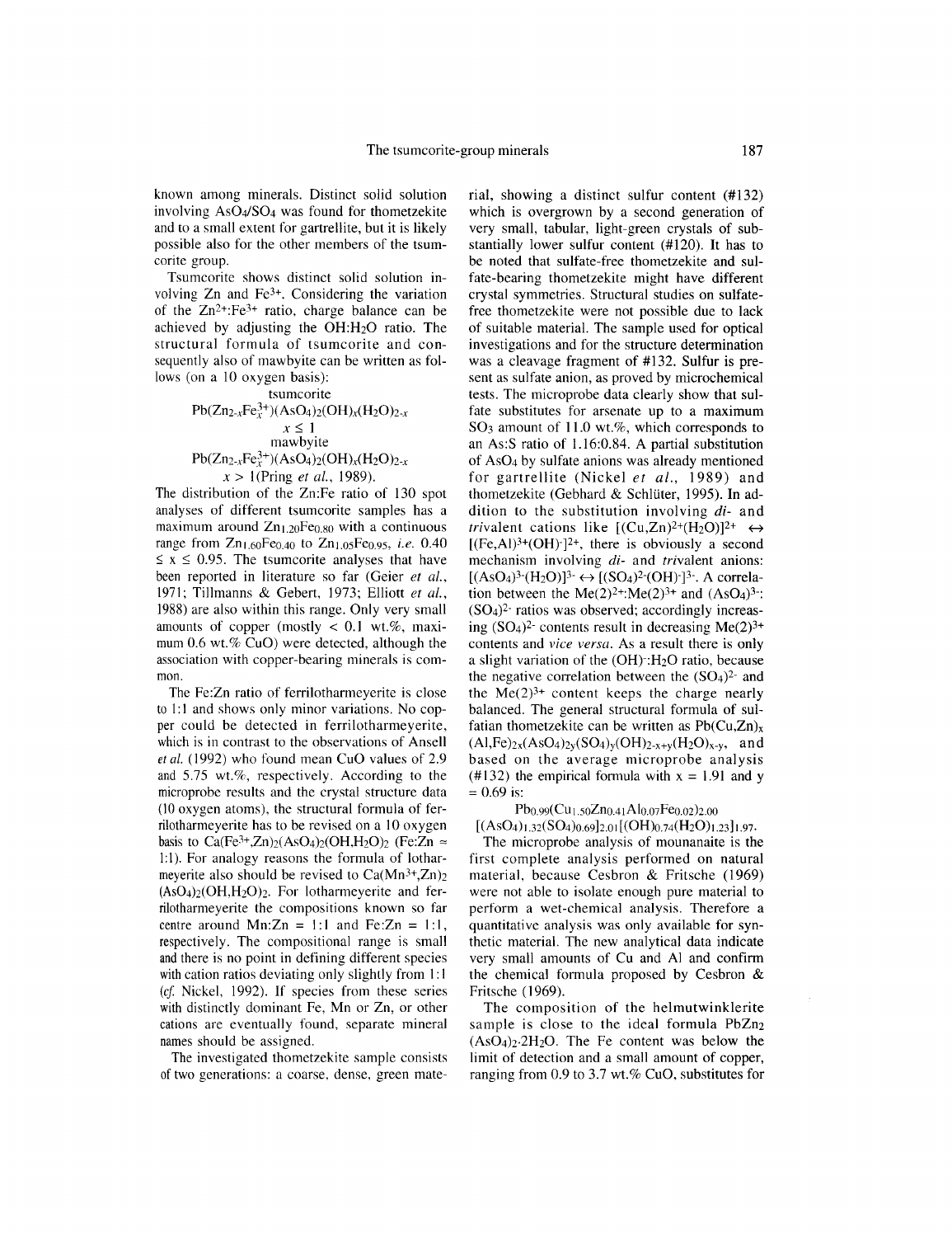

Fig. 4. Mbssbauer spectra of ferrilotharmeyerite, tsumcorite, gartrellite and zincian gartrellite. For each spectrum are given: centre shift [mm s<sup>-1</sup>] relative to  $\alpha$ -Fe (c; first line); quadrupolar splitting [mm s<sup>-1</sup>] (q; second line) full width at half maximum [mm s<sup>-i</sup>] (f; third line); detection limit for  $Fe^{2+}$  (% of the iron amount present (I; fourth line).

Zn which is in agreement with the data of the original description (Siisse & Schnorrer, 1980).

Based on the microprobe and structural data, the ideal formula of gartrellite is PbCuFe<sup>3+</sup>  $(AsO<sub>4</sub>)<sub>2</sub>(OH)(H<sub>2</sub>O)$ . No carbonate could be detected in any of the samples, either by microchemica] tests or by infrared investigations; consequently gartrellite was redefined (see section 'redefinition of gartrellite'). According to results of chemica] analyses currently available, up to 25 mol% of the iron may be substituted by copper; the sample with the highest copper content is the type material of gartrellite  $(Cu)$ : Fe = 1.25:0.75; Nickel *et al.*, 1989). Thus an Fe<sup>3+</sup>  $\leftrightarrow$ Cu2+ substitution is obviously possible within narrow limits. Most samples are close to the ratio  $Cu:Fe = 1:1$ , which might be a barrier. Samples with an excess of iron have not been found so far, drawing attention to the possible excess of Cu as well as to the two crystallographically different Me(2) sites (see below), so the crystal chemica] formula of gartrellite may be written as PbCu(Fe<sup>3+</sup>,Cu)(AsO<sub>4</sub>)<sub>2</sub>(OH,H<sub>2</sub>O)<sub>2</sub>. Gartrellite

samples from Tsumeb show intense solid-solution phenomena involving copper, zinc and trivalent iron; whereas the samples from the Odenwa]d area contain no zinc. The iron:copper ratio is in most cases very close to ]:]. Minor amounts of calcium may substitute for lead, and sulfate and/or phosphate may substitute for arsenate, respectively. Small amounts of aluminium (max. 2.3 wt.%, mostly  $< 1.0$  wt.%) which substitute for iron are present in most of the samples. The incorporation of Ni (up to 4.5 wt.%) NiO) and Co (up to  $1.4$  wt.% CoO) was confirmed for gartrellite samples from Piitzbach, Bad Ems, Germany.

The variation of the chemical composition and of the unit-cell parameters (see section 'X-ray powder investigations') supports the assumption that gartrellite and zincian gartrellite are part of a solid solution series with the general formula  $Pb(Cu,Zn)(Fe<sup>3+</sup>,Zn,Cu)(AsO<sub>4</sub>)<sub>2</sub>(OH,H<sub>2</sub>O)<sub>2</sub>. The$ series appear likely to be complete between pure gartrellite and zincian gartrellite with a Zn:Fe:Cu: ratio of  $\approx 1.0:0.5:0.5$ ; the continuation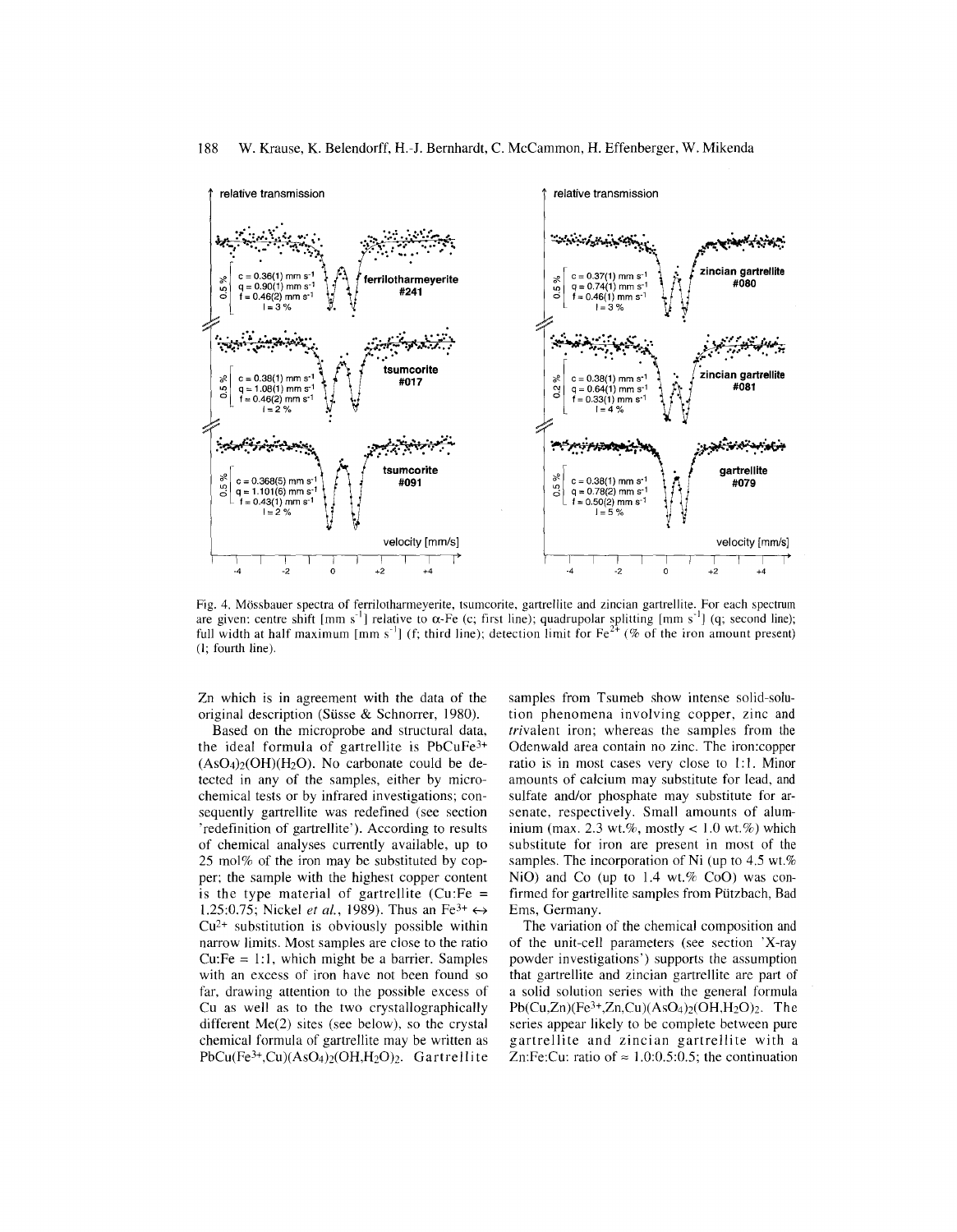

Fig. 5. Infrared spectra of mounanaite, ferrilotharmeyerite, tsumcorite, gartrellite and helmutwinklerite.

towards helmutwinklerite could not be proved during the present study. Additional investigations on (new) natural and/or synthetic material would be required to prove the limits of the solidsolution series. However, helmutwinklerite can not be regarded as a simple end-member because there are basic structural differences compared to gartrellite.

# **Mossbauer study**

Mossbauer measurements were performed for ferrilotharmeyerite (#241), tsumcorite (#017 and #091), gartrellite (#079), and zincian gartrellite (#080 and #081); there was not enough material available to test also mounanaite. The samples of tsumcorite, gartrellite and zincian gartrellite were gently ground in an agate mortar with acetone to make a powder. This was evenly distributed over a circular area on cellophane foil using watersoluble glue. Crystals of ferrilotharmeyerite were used without grinding. Sample weights and diameter of the circular area were determined based on the chemical composition such that (i) an ideal sample thickness was achieved; and (ii) the sample diameter was maximised for the amount of sample available. The effective sample thickness (in mg Fe/cm2) was 3.0 for ferrilotharmeyerite, 1.0 for tsumcorite, and 0.6, 0.6, and 0.4 for the three samples of gartrellite, respectively;